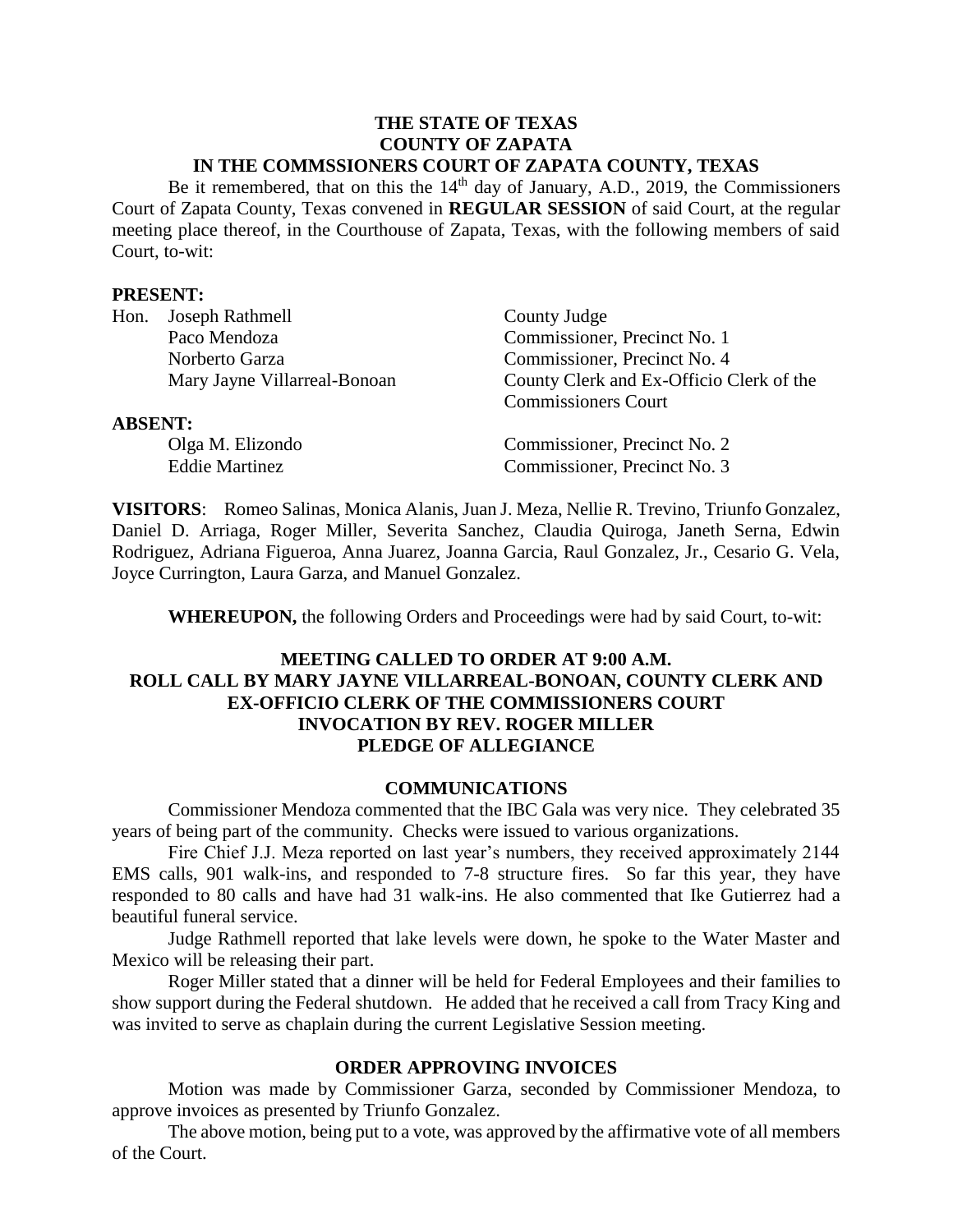#### **ORDER APPROVING TREASURER'S REPORT**

Motion was made by Commissioner Mendoza, seconded by Commissioner Garza, to approve Treasurer's Report as requested by Hon. Romeo Salinas, County Treasurer.

The above motion, being put to a vote, was approved by the affirmative vote of all members of the Court.

### **ORDER APPROVING CHECKS ISSUED**

Motion was made by Commissioner Garza, seconded by Commissioner Mendoza, to approve checks issued as requested by Hon. Romeo Salinas, County Treasurer.

The above motion, being put to a vote, was approved by the affirmative vote of all members of the Court.

# **TAX / ASSESSOR COLLECTOR'S REPORT**

Tax Assessor/Collector's office reported Hotel-Motel tax collections in the amount of \$6,400.73 for year-to-date collections in an amount of \$26,424.09 and tax collections at a year-todate rate of 71.56%.

#### **UPDATE ON CHILDREN'S ADVOCACY CENTER SATELLITE OFFICE**

Dr. Severita Sanchez, Executive Director of the Children's Advocacy Center reported on the Children's Advocacy Center Satellite Office. Eight families have been seen, including 11 individuals of which 10 are children and one mother, all are victims of sexual abuse. They may have to come up to 1-1/2 days per week. There is a back door to the facility, so no one knows who is coming in. Two families have been provided immigration documentation. Gifts are provided to the parents to give to the children.

## **ORDER TO TABLE REQUEST BY COUNTY JUDGE REGARDING APPOINTMENT OF MEMBERS TO ZAPATA COUNTY HISTORICAL COMMISSION**

Motion was made by Commissioner Garza, seconded by Commissioner Mendoza, to table request by County Judge regarding appointment of members to the Zapata County Historical Commission as requested by Hon. Joe Rathmell, County Judge.

The above motion, being put to a vote, was approved by the affirmative vote of all members of the Court.

## **ORDER TO TABLE REQUEST BY JUDGE RATHMELL REGARDING REQUEST TO APPROVE AMENDMENT TO AMUSEMENT REDEMPTION MACHINE ORDINANCE**

Motion was made by Commissioner Garza, seconded by Commissioner Mendoza, to table request by Judge Rathmell regarding request to approve amendment of the Amusement Redemption Machine (ARM) Ordinance to reflect an increase in the permit fees from the current fee of \$750.00 per machine/per year to \$1,000.00 per machine/per year due June 1, 2019.

The above motion, being put to a vote, was approved by the affirmative vote of all members of the Court.

## **ORDER APPROVING COST OF IMPROVEMENTS FOR JUSTICE OF THE PEACE PRECINCT 1 OFFICE**

Motion was made by Commissioner Garza, seconded by Commissioner Mendoza, to approve cost of improvements for Justice of the Peace Pct. 1 Office as requested by Hon. Paco Mendoza, Commissioner Pct. 1.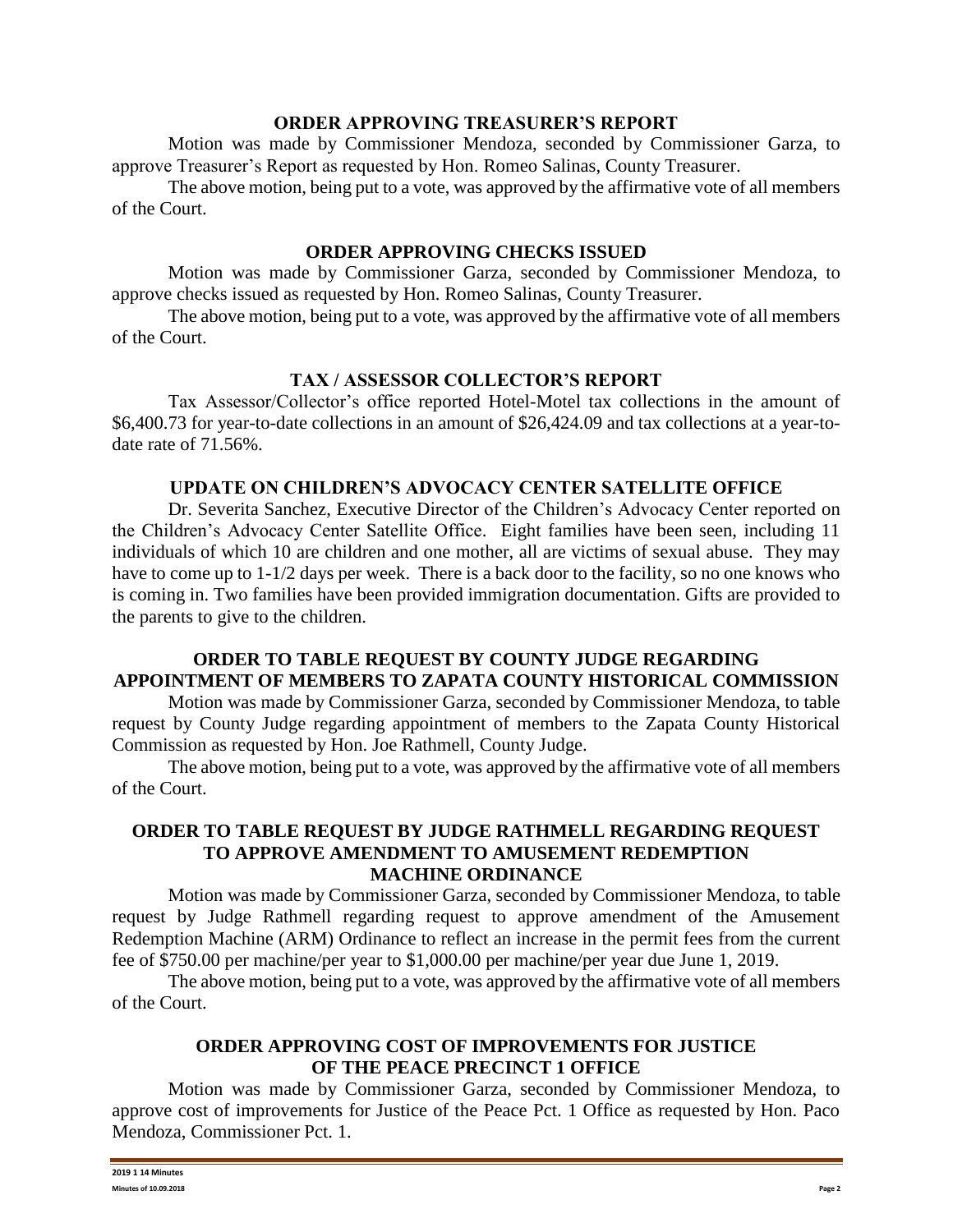The above motion, being put to a vote, was approved by the affirmative vote of all members of the Court.

# **ORDER APPROVING COST OF NEW PHONE SYSTEM FOR JUSTICE OF THE PEACE PRECINCT 1**

Motion was made by Commissioner Mendoza, seconded by Commissioner Garza, to approve cost of a new phone system for the Justice of the Peace Pct. 1 Office, the amount of 756.50 will be paid out of the Technology Fund, as requested by Hon. Paco Mendoza, Pct. 1.

# **ORDER AUTHORIZING COMMISSIONERS COURT TO AWARD CONTRACT FOR PROFESSIONAL PROJECT ENGINEERING SERVICES FOR PROJECTS**

Motion was made by Commissioner Mendoza, seconded by Commissioner Garza, to authorize Commissioners Court to award contract for professional project engineering services for projects to Premier Engineering, who received the highest score, (application preparation and project implementation) funded under the 2019/2020 (PY) Texas Community Development Block Grant (TxCDBG) Program as requested by Triunfo Gonzalez, County Auditor.

The above motion, being put to a vote, was approved by the affirmative vote of all members of the Court.

## **ORDER OFFICIALLY DESIGNATING ANNA JUAREZ AS CHIEF DEPUTY**

Motion was made by Commissioner Garza, seconded by Commissioner Mendoza, to officially designate Anna Juarez as Chief Deputy to satisfy state requirements and adjust salary to \$15.25. No additional funds amendments to the budget will be required as funds are available and currently unused as requested by Hon. Adriana Figueroa, Tax Assessor/Collector.

The above motion, being put to a vote, was approved by the affirmative vote of all members of the Court.

#### **ORDER APPROVING PURCHASE OF TASER FOR CONSTABLE PCT. 2**

Motion was made by Commissioner Mendoza, seconded by Commissioner Garza, to approve the purchase of a taser for Constable Pct. 2, for the purchase price of \$2,167.00, to be paid out of Security Fund or Maintenance and Operations, as requested by Hon. Danny Arriaga, Constable Pct. 2.

The above motion, being put to a vote, was approved by the affirmative vote of all members of the Court.

# **ORDER APPROVING HIRING OF JOSE A. JUAREZ IN RECYCLING DEPARTMENT**

Motion was made by Commissioner Garza, seconded by Commissioner Mendoza, to approve hiring of Jose A. Juarez in slot #3 in the Recycling Department as fulltime employee as requested by Guillermo Saenz, Recycling Manager.

The above motion, being put to a vote, was approved by the affirmative vote of all members of the Court.

## **ORDER APPROVING TEMPORARY HIRE OF ROGELIO MARTINEZ, AND DERLY SANCHEZ, JR. AT DISTRIBUTION DEPARTMENT**

Motion was made by Commissioner Garza, seconded by Commissioner Mendoza, to approve temporary hire of Rogelio Martinez and Derly Sanchez, Jr. to be assigned to Distribution Department for a period of 3 months at an hourly rate of \$9.00 per hour as requested by Carlos Treviño, Water Plant Manager.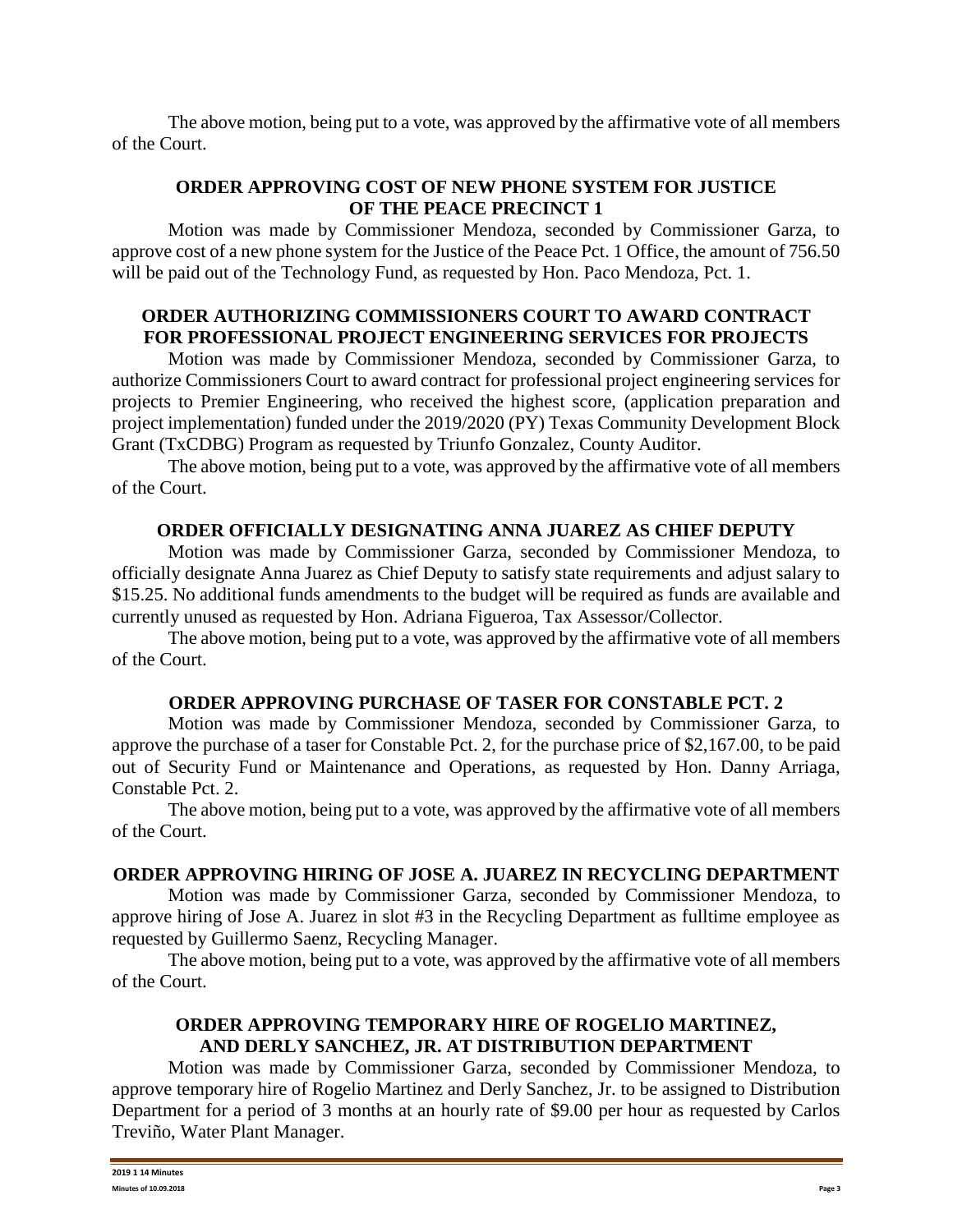The above motion, being put to a vote, was approved by the affirmative vote of all members of the Court.

# **ORDER APPROVING HIRING OF DAGOBERTO GARZA AS METER READER/CLERK**

Motion was made by Commissioner Mendoza, seconded by Commissioner Garza, to approve hiring of Dagoberto Garza in slot #5 as a meter reader/clerk at \$9.50 per hour effective January 7, 2019 as requested by Carlos Trevino, Water Plant Manager.

The above motion, being put to a vote, was approved by the affirmative vote of all members of the Court.

## **ORDER APPROVING HIRING OF RICARDO GARCIA AS METER READER**

Motion was made by Commissioner Garza, seconded by Commissioner Mendoza, to approve hiring of Ricardo Garcia in slot #6 as a meter reader at \$9.07 per hour effective January 7, 2019 as requested by Carlos Trevino, Water Plant Manager.

The above motion, being put to a vote, was approved by the affirmative vote of all members of the Court.

## **ORDER ADOPTING SAN YGNACIO WATER CONSERVATION AND DROUGHT CONTINGENCY PLAN AS PER TCEQ REQUIREMENTS AND ORDER APPROVING PAYMENT OF INVOICE**

Motion was made by Commissioner Garza, seconded by Commissioner Mendoza, to adopt San Ygnacio Water Conservation and Drought Contingency Plan as per TCEQ requirements, and order approving payment of invoice in the amount of \$3,000 for consultation fees as requested by Manuel Gonzalez, Premier Engineering.

The above motion, being put to a vote, was approved by the affirmative vote of all members of the Court.

# **ORDER APPROVING INVOICES AND STATUS REVIEW FOR ZAPATA COUNTY WASTEWATER TREATMENT PLANT PROJECT**

Motion was made by Commissioner Mendoza, seconded by Commissioner Garza, to approve invoice in the amount of \$214,225.00 payable to EJCDC and invoice in the amount of \$14,079.76 payable to Premier Engineering for Zapata County Wastewater Treatment Plant Project as requested by Manuel Gonzalez, Premier Engineering. Project is almost 100% complete at most items. They are working on flat concrete work and finishing filtering system and transferring water to new plant.

The above motion, being put to a vote, was approved by the affirmative vote of all members of the Court.

# **ORDER APPROVING INVOICES FOR 3RD, 4TH & 7TH STREET IMPROVEMENT PROJECT AND STATUS REVIEW**

Motion was made by Commissioner Garza, seconded by Commissioner Mendoza, to approve invoice in the amount of \$32,716.62 payable to EJCDC for  $3<sup>rd</sup>$ ,  $4<sup>th</sup>$ ,  $\&$  7<sup>th</sup> Street Improvement Project CDBG #7216511. Project has been completed and pending punch list items for release of retainage in the amount of \$17,414 as requested by Manuel Gonzalez, Premier Engineering.

The above motion, being put to a vote, was approved by the affirmative vote of all members of the Court.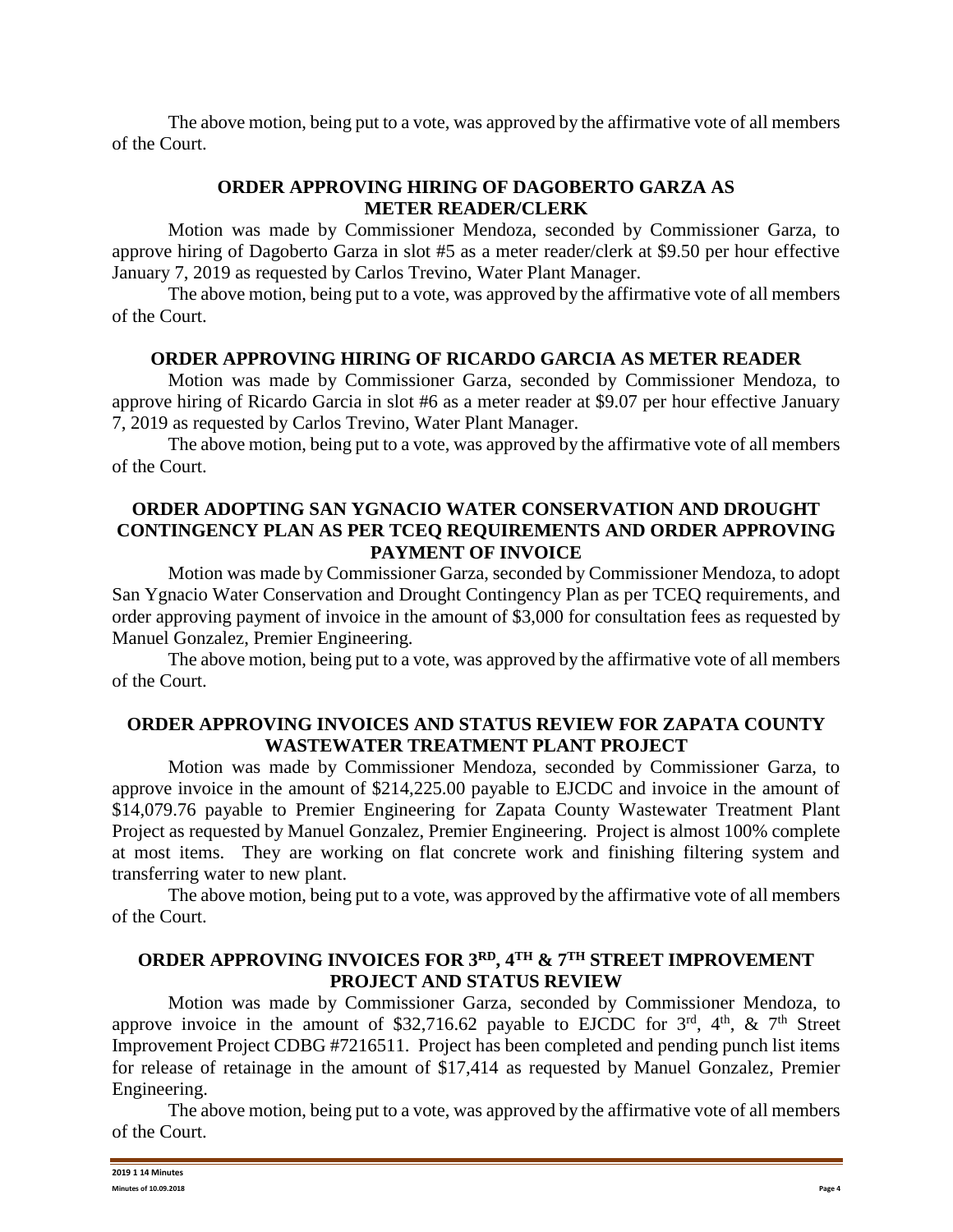# **ORDER APPROVING COMMUNITY NEEDS ASSESSMENT IDENTIFYING UTILITY OPERATOR TRAINING OPPORTUNITIES**

Motion was made by Commissioner Garza, seconded by Commissioner Mendoza, to approve a community needs assessment identifying utility operator training opportunities. (e.g. discussion at a public hearing of community needs and submission of Resolution in support of Utility Operator Training Opportunities) as requested by Manuel Gonzalez, Premier Engineering. Raul Gonzalez and Lupita Ortegon of Communities Unlimited made a presentation to the Court. They will provide a 12-month operator training at no cost to the county.

The above motion, being put to a vote, was approved by the affirmative vote of all members of the Court.

# **ORDER APPROVING INSTALLATION OF STREET LIGHT**

Motion was made by Commissioner Garza, seconded by Commissioner Mendoza, to approve installation of a street light at the following location:

a. 507 Lopeño First Street, Lopeño, TX (Lopeño townsite (Sanchez) Block 4, Lot 4) as requested by Hon. Paco Mendoza, Commissioner Pct. 1.

The above motion, being put to a vote, was approved by the affirmative vote of all members of the Court.

## **ORDER APPROVING INSTALLATION OF SPEED HUMP**

Motion was made by Commissioner Garza, seconded by Commissioner Mendoza, to approve installation of a speed hump at the following location:

a. 443 Falcon Shores Drive (Falcon Shore Unit 1, Block 7, Lot 35) as requested by Hon. Paco Mendoza, Commissioner Pct. 1.

The above motion, being put to a vote, was approved by the affirmative vote of all members of the Court.

# **ORDER TO TABLE REQUEST BY TRIUNFO GONZALEZ REGARDING DISCUSSION AND REQUEST TO APPROVE RESOLUTION AUTHORIZING PREPARATION AND SUBMISSION OF A 2019/2020 (PY) TEXAS COMMUNITY DEVELOPMENT BLOCK GRANT (TXCDBG) AND APPLICATION TO TEXAS DEPARTMENT OF AGRICULTURE (TDA) FOR FUNDING UNDER TEXAS COMMUNITY DEVELOPMENT BLOCK GRANT PROGRAM (TXCDBG)**

Motion was made by Commissioner Garza, seconded by Commissioner Mendoza, to table request by Triunfo Gonzalez regarding discussion and request to approve a resolution authorizing the preparation and submission of a 2019/2020 (PY) Texas Community Development Block Grant (TxCDBG). Application to the Texas Department of Agriculture (TDA) for funding under the Texas Community Development Block Grant Program (TxCDBG).

The above motion, being put to a vote, was approved by the affirmative vote of all members of the Court.

# **ORDER APPROVING RESOLUTION OF COMMISSIONERS COURT OF ZAPATA COUNTY AUTHORIZING SUBMISSION OF TEXAS COMMUNITY DEVELOPMENT BLOCK GRANT PROGRAM APPLICATION TO TEXAS DEPARTMENT OF AGRICULTURE FOR UTILITY U FUND**

Motion was made by Commissioner Mendoza, seconded by Commissioner Garza, to approve a resolution of the Commissioners Court Zapata County, Texas, authorizing the